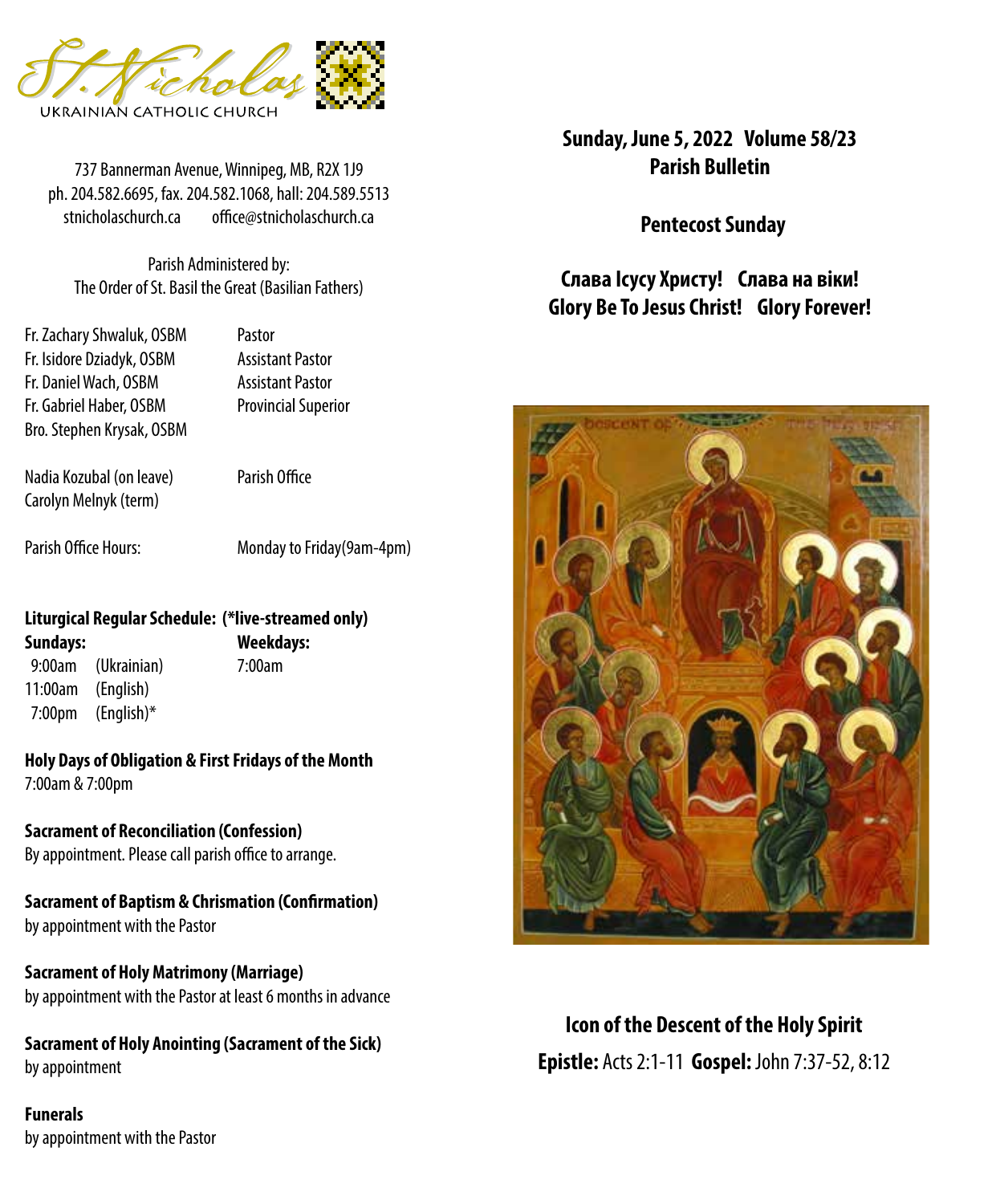#### **ST. NICHOLAS UKRAINIAN CATHOLIC CHURCH BULLETIN - JUNE 5, 2022 VOL 58/23**

We extend **a joyous welcome** to all our parishioners and guests that have come to join us this *Pentecost Sunday* in offering praise to God. At the beginning of the Liturgy, the faithful will kneel and sing the prayer: Heavenly King...

## **Слава Ісусу Христу! Слава на віки! Glory be to Jesus Christ! Glory Forever! DIVINE LITURGY INTENTIONS: JUNE 5 - 13 , 2022 PARISH COMMUNITY... Sunday, June 5 - Feast of Pentecost** 9:00am Intention of the giver 11:00am Parish & Parishioners 7:00pm +Peter Melnyk **Monday, June 6** *- Feast of the Holy Trinity* 7:00am +Anne Stefik **Tuesday, June 7** 7:00am +Walter Sahan **Wednesday, June 8** 7:00am +Walter Sahan **Thursday, June 9** 7:00am +June Hughes **Friday, June 10** 7:00am +Pauline Ignash **Saturday, June 11** 7:00am Birthday Blessings for Susan Zuk **Sunday, June 12 - Sunday of All Saints** 9:00am + Jan Karchut 11:00am +Peter Melnyk 7:00pm Parish & Parishioners **Monday, June 13** 7:00am Anniversary Blessings: Walter & Candray **LITURGICAL VOLUNTEER SCHEDULE Sunday, June 5, 2022 Sunday, June 12, 2022**

#### **SANCTUARY VIGIL LAMP INTENTION**

In Memory of +Bryan Okurley, as request by the Okurley family

# **LAST SUNDAY'S OFFERING**

**Sunday, May 29, 2022** Envelopes : \$ 1,970 Automatic Debit Program: \$ 215

# **CHURCH CLEANING**

Church Cleaning for Week of June 6, 2022: Young Adults

Note: the Rosary Reader (for 9am) and Epistle Reader (for 11am) are responsible for reading the announcements prior to Liturgy.

| 9:00 am               | Sacristan             | Peter Skrinski                   |
|-----------------------|-----------------------|----------------------------------|
|                       | <b>Ushers</b>         | <volunteer req'd=""></volunteer> |
|                       |                       | <volunteer req'd=""></volunteer> |
|                       | Rosary (8:40am)       | Sophie Manulak                   |
| 11:00 am              | Sacristan             | Larry Gambrel                    |
|                       | <b>Ushers</b>         | <volunteer req'd=""></volunteer> |
|                       |                       | <volunteer req'd=""></volunteer> |
|                       | <b>Epistle Reader</b> | <b>Tammie Sainsbury</b>          |
|                       | Rosary (10:40am)      | Donna Libitka                    |
| Sunday, June 12, 2022 |                       |                                  |
| 9:00 am               | Sacristan             | <b>Ron Michalishyn</b>           |
|                       | <b>Ushers</b>         | Jonathan Zulyniak                |
|                       |                       | <volunteer req'd=""></volunteer> |
|                       | Rosary (8:40am)       | Christine Grywinski              |
| $11:00$ am            | Sacristan             | Walter Melnyk                    |
|                       | <b>Ushers</b>         | <volunteer req'd=""></volunteer> |
|                       |                       | <volunteer req'd=""></volunteer> |
|                       | <b>Epistle Reader</b> | <b>Willow Yakiwchuk</b>          |
|                       | Rosary (10:40am)      | Marlene Skrinski                 |

#### **APOSTLESHIP OF PRAYER - JUNE INTENTION**

**Families** - We pray for Christian families around the world; may they embody and experience unconditional love and advance in holiness in their daily lives.

# **PRE-AUTHORIZED DEBIT - SNC DONATIONS**

*Don't forget*, SNC offers the Automatic Debit Program for Sunday Donations- A simple, safe and easy way to support your parish! Please contact the parish office for more info.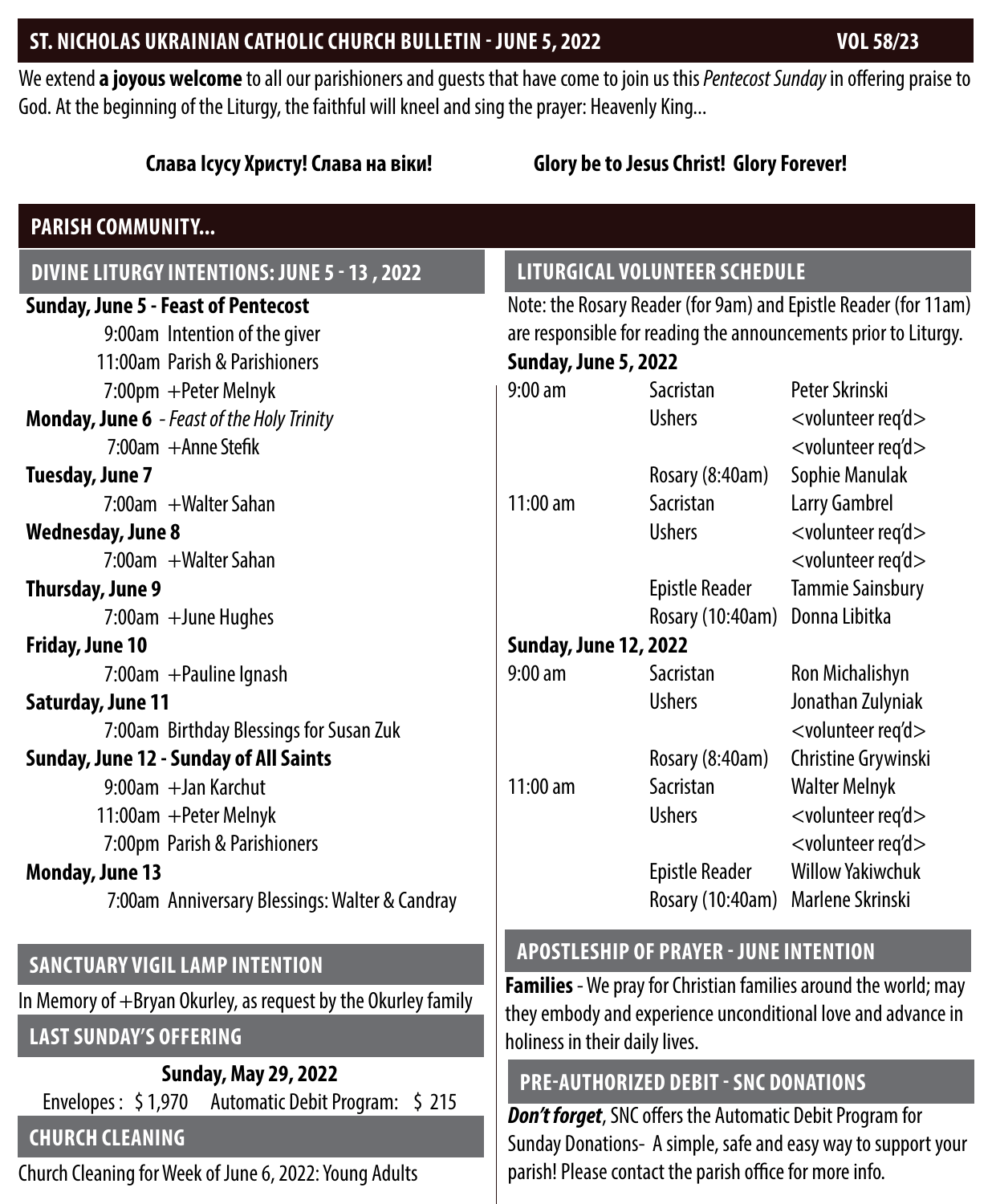#### **PRAYERS @ SNC**

Feel free to submit to the Parish Office the name of anyone who is ill and in need of our prayers. **Please remember in your prayers those in care homes and those who are not able to join us actively in our community**: Olive Yaremko, Mike Erstelle, Debra Procopchuk, Sukaylo Family, Kathy Iskat, Mary Kosterewa, Erlinda Aboy, Rowena R. Aboy, Don Procopchuk, Randy Verier, Sheldon Latham, Michele Halas Moore, John Schurko, Lori Smelski & Nadia Monaco.

## **THIS WEEK AT SNC**

**Sunday, June 5, 2022** *- Pentecost Sunday* Regular Sunday Schedule 6:30pm Moleben to the Sacred Heart *(in Church)* 7:00pm Divine Liturgy *(live-streamed only)*

#### **Tuesday, June 7, 2022**

7:00pm Parish Council Meeting with elections

## **Thursday, June 9, 2022**

 6:45pm KofC Fr. Filipow Council Executive Meeting 7:30pm KofC Fr. Filipow General Meeting

## **ANNUAL PARISH MEETING**

Thank you to all who attended last Sunday's Parish AGM. At the meeting, the following people were elected as Parish Membersat-large:

2 year term: Walter Melnyk, Peter Muzyka 1 year term: Connie Onyschuk, Natalka Grzenda Congratulations on your election!

# **PARISH COUNCIL MEETING**

Parish Council will meet on Tuesday June 7, 2022 at 7pm in the Parish Hall. All Council Members, including the newly elected Members at Large, are strongly encouraged to attend. At the meeting, elections will be held for Executive Positions.

# **UCWLC**

Congratulations to President Patricia Peckover and the new Executive of St. Nicholas UCWLC. May God grant you the strength and wisdom to fulfill your new responsibilities for the good of the Church and community!

## **THANKS**

Thank you to the Perogy Crew for their generous donation of \$10,000 to the Maintenance Fund.

Thank you also to the St. Nick's UCWLC for their generous donation of \$4,500 to the Maintenance Fund.

# **MOLEBEN**

**Moleben** is a prayer service of intercession (on behalf of people in need) or of supplication (a petition in form of a prayer), offered in honour of Jesus Christ, the Mother of God (Theotokos), or a particular saint or martyr, or a Feast. During the month of June, please join us in this beautiful prayer to the Sacred Heart of Jesus on **Sundays at 6:30pm** .

# **HUMANITARIAN AIDE FOR UKRAINE**

The Parish is accepting monetary donations for humanitarian support for the victims of war in Ukraine. *All funds collected will be transferred to CNEWA (Catholic Near East Welfare Association)*, a Charity registered with Revenue Canada. *Cheques may be made out to St. Nicholas Church, and a record of your donation will be included on your 2023 Income Tax Receipt from the parish.* Special envelopes for this cause can be found at the back of the church. You may also choose to donate directly to CNEWA - please see **cnewa.org/ca/** for more information.

# **UCWLC SCHOLARSHIP OFFERED**

St. Nicholas UCWLC is offering a scholarship of \$1000 to students of Ukrainian descent, whose parents or guardians are members at St. Nicholas Church. Eligible students are required to be currently graduated or graduating from Grade 12 (2022) and entering first year at an accredited university, community college or program that provides entry-level Nursing education. Application forms and reference letter forms are available from the parish office: To receive consideration, applications accompanied by required documents and reference letters must be received at the church office **before or on October 3rd.** 

#### **PARISH PICNIC**

**Sunday, June 26, 2022** following the 11 am Divine Liturgy. Rain or shine, come out and enjoy an afternoon of fellowship with other parishioners. There will be children's games and great food at no charge. RSVP reply forms will be at the back of the church next week.